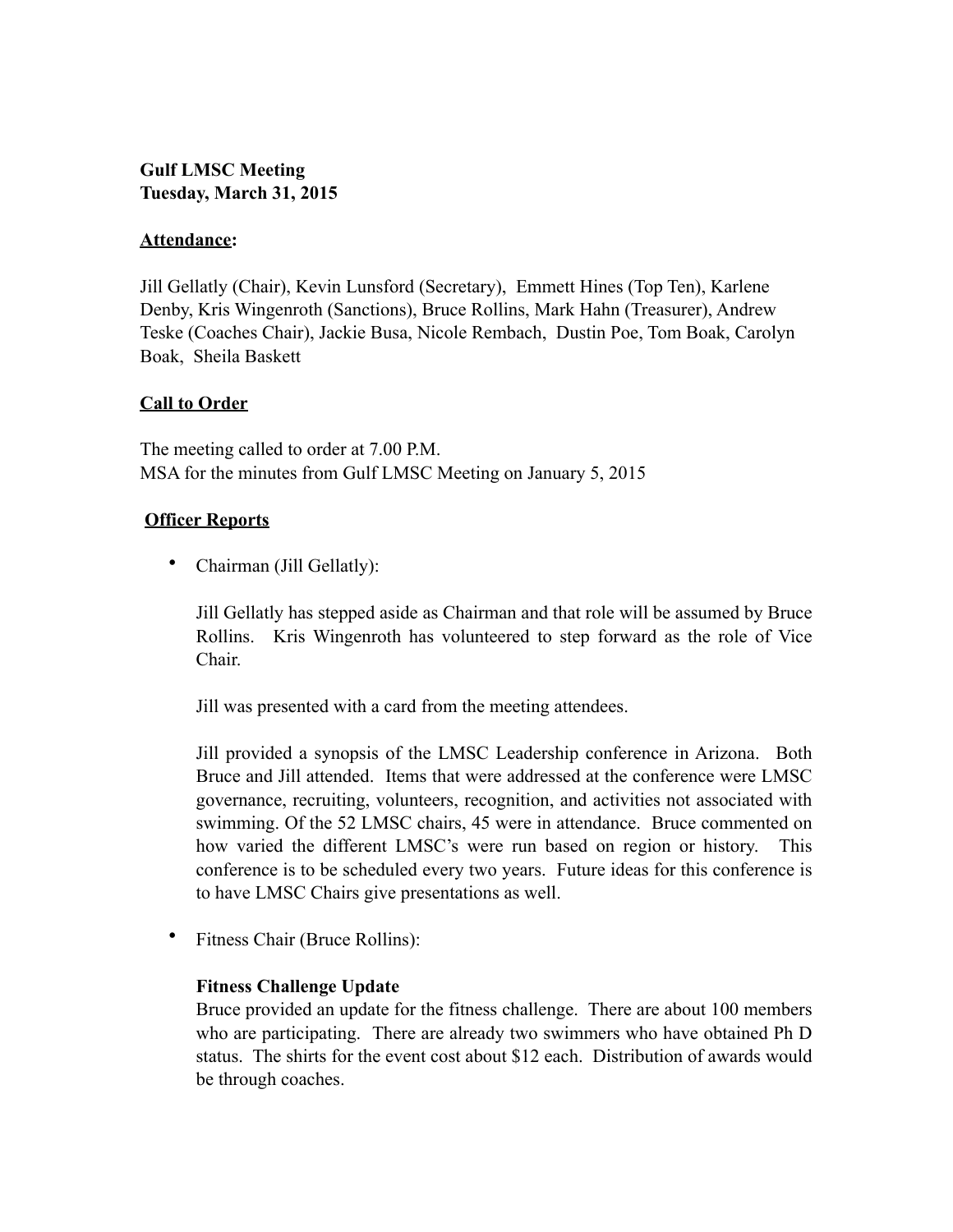## **Adult Learn to Swim**

Bruce attended the Adult Learn to Swim clinic in Dallas the last weekend in March. There were about 5 others from the Houston area who attended. Bruce described how the Adult Learn to Swim client can be divided into one of three categories.

Swimmer who wants to learn but doesn't know how. Swimmer who wants to learn to swim better. An example of this would be a triathlete who does not know how to breathe properly Finally, person who has phobia of water

There is a \$50 annual fee to maintain the certification. USMS is currently discussing if insurance for instructor of Adult Learn to Swim will be provided. Bruce is willing to have some clinics to transfer the knowledge if coaches are interested. There was a discussion and possible interest in Gulf LMSC having a community outreach project in association with the Adult Learn to Swim. This may not coincide with April being Adult Learn to Swim Month but later in the year.

- Treasurer (Mark Hahn): The annual 990 form has been filed with the IRS and the Gulf LMSC annual financial statement was submitted to National USMS. End of Year total Balance for 2014 was \$45,805.36. End of March 2015 Cash balance is \$21,038.20. The end of March total balance is \$51,038.20.
- Secretary (Kevin Lunsford): The Gulf LMSC Annual Minutes were submitted to National Office.
- Registrar (Scott Campbell): (Not present) Received via e-mail as of March 31, 2015 there are currently 1167 registered swimmers
- Top Ten Recorder (Emmett Hines): Current results from the March Madness meet are not up USMS Top Ten. Emmett is working on this and should be cleared up after pool measurements are verified.
- Officials (Herb Schaub): (Not present)
- Sanctions (Kris Wingenroth):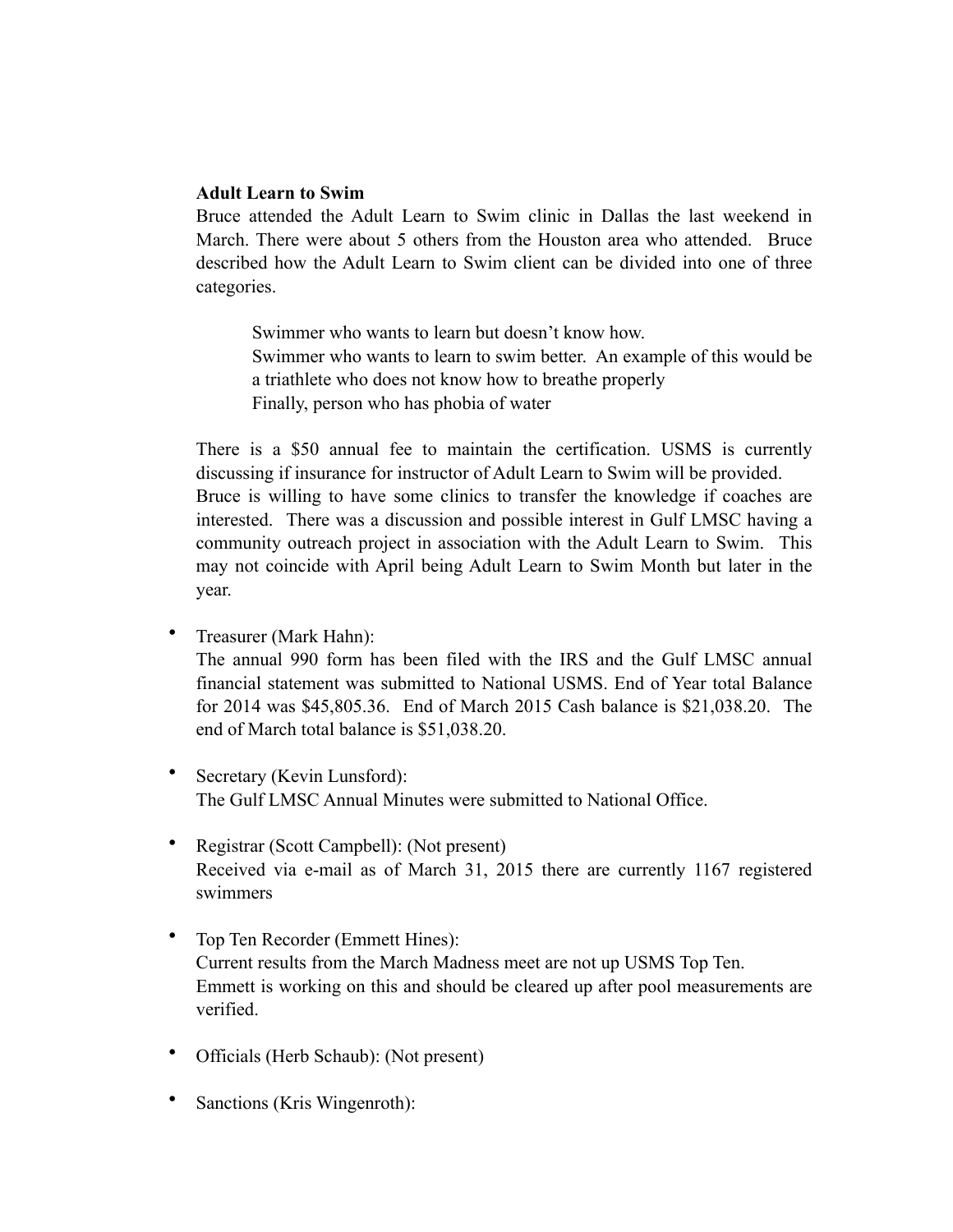Will assume role of Vice Chair

• Website (Sheila Baskett):

## **New Business**

Nicole provided an update from the Sweet Heart Meet.

There were about 100 participants which was a good turnout. This was the first time there were relays at this meet. Nicole also described the steps to assist in possibly securing the facility for future events including notifying the Spring Branch at the start of the school calendar year and needing to both contact the administration and the individual at the pool.

## Non-Competitive Event for Fall

There was a brief discussion of other activities such as Longevity Award/Banquet which is done at other LMSCs or fitness event such at hundreds/fifties at certain time intervals at one facility for the entire Gulf LMSC.

## Newsletter Feedback

Karlene Denby provided an update on the Newsletter. This is scheduled to go out quarterly. The first newsletter was well received. The newsletter will contain meet updates, officer updates (Kris, Emmett and Kevin), All Americans, Top Ten. Other items that are proposed in the news letters are Participants at Nationals, Ask the Coach, possibly recipes and work outs.

#### Awards Recognition

Jill presented the Gulf LMSC volunteers with USMS Blue Towels

#### **Other**

At the next meeting we probably need to start discussion of Convention in the fall. There are 3 Gulf Delegates. Tom Boak, Carolyn Boak, and Kris Wingenroth do not count against the Gulf delegates and attend based on their participation on National committees.

## **Calendar**

South Central Zones-April 3rd-5th OW Spring Carnival – April 26th Spring Nationals in San Antonio-April 23-26th